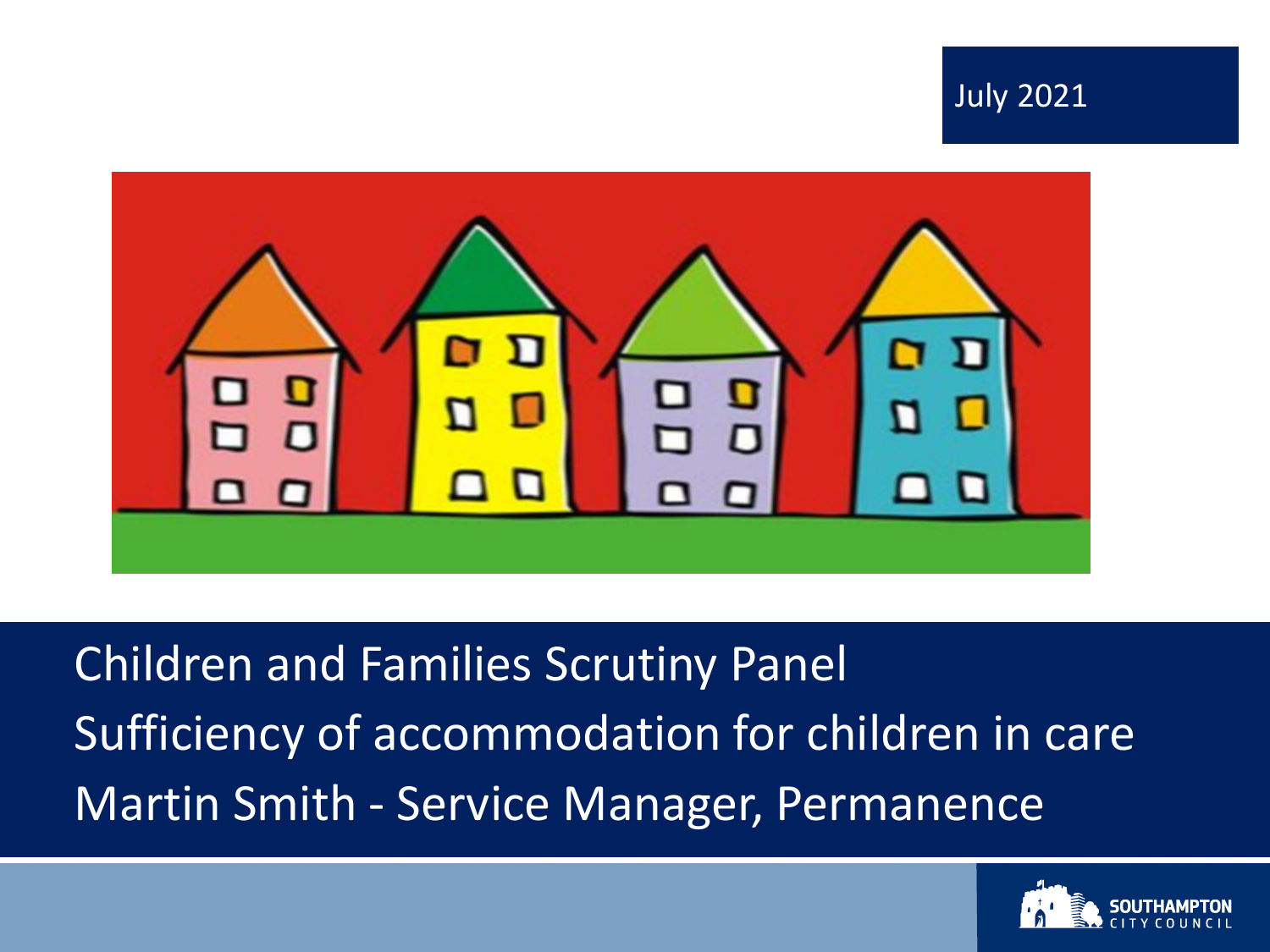### **What is the Sufficiency Duty?**

There is a legal duty of 'sufficiency' that requires local authorities to ensure that, through direct provision or commissioned services, a range of placements sufficient to meet the needs of all children in care are available locally or that there is a plan in place to move towards that position. The range of accommodation within the scope of the sufficiency duty includes adoption, foster care, children's homes and supportive accommodation.

*Statutory guidance requires local authorities to take steps that secure, so far as reasonably practicable, sufficient accommodation within the authority's area which meets the needs of children that the local authority are looking after, and whose circumstances are such that it would be consistent with their welfare for them to be provided with accommodation that is in the local authority's area ('the sufficiency duty').*

**DfE (2010); Statutory guidance on securing sufficient accommodation for looked after children**

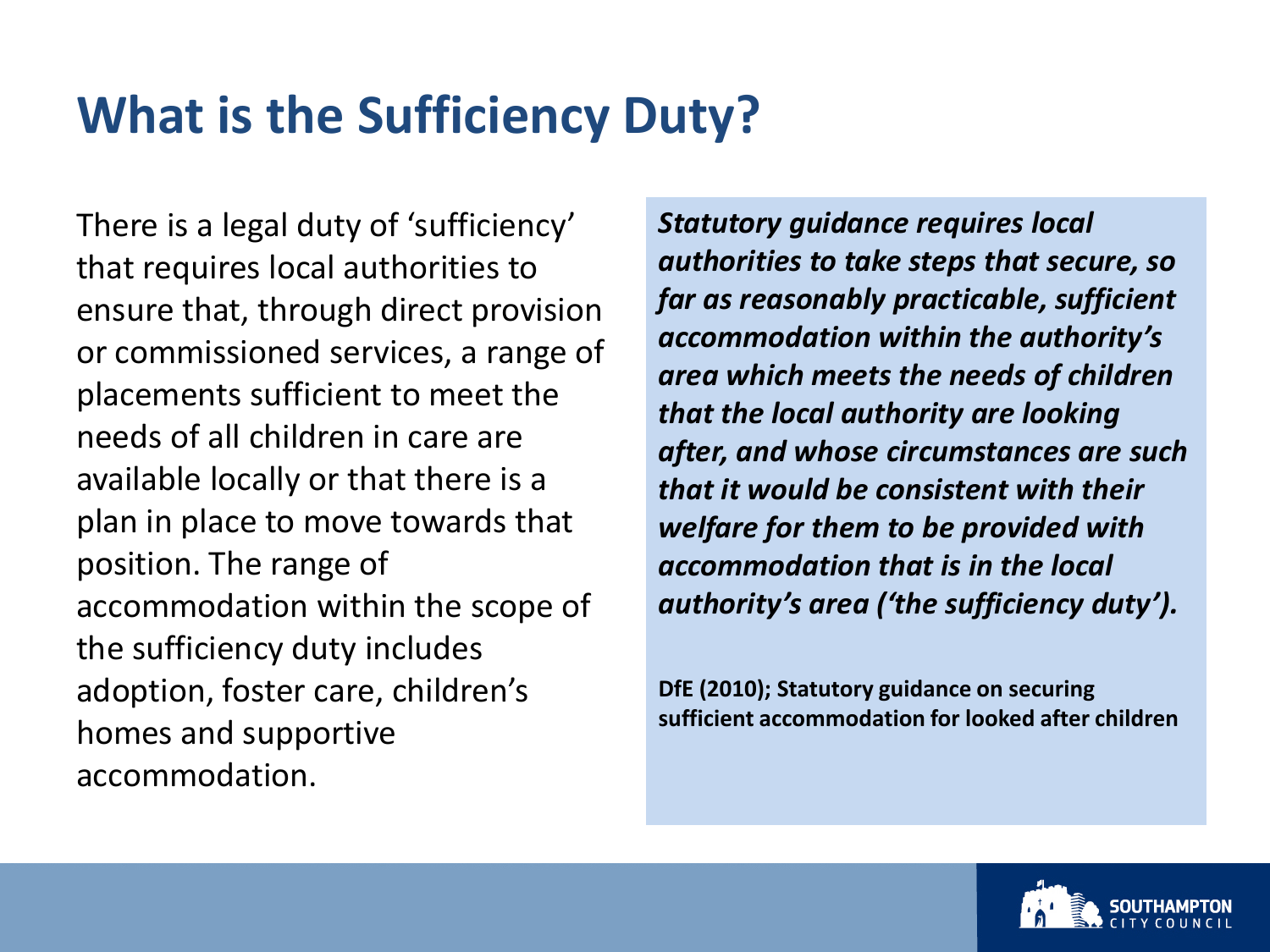As of 30 June 2021, there were 498 children and young people in our care.

The cohort of our children in care and the rate per 10,000 has seen a slight increase year on year from 2018.



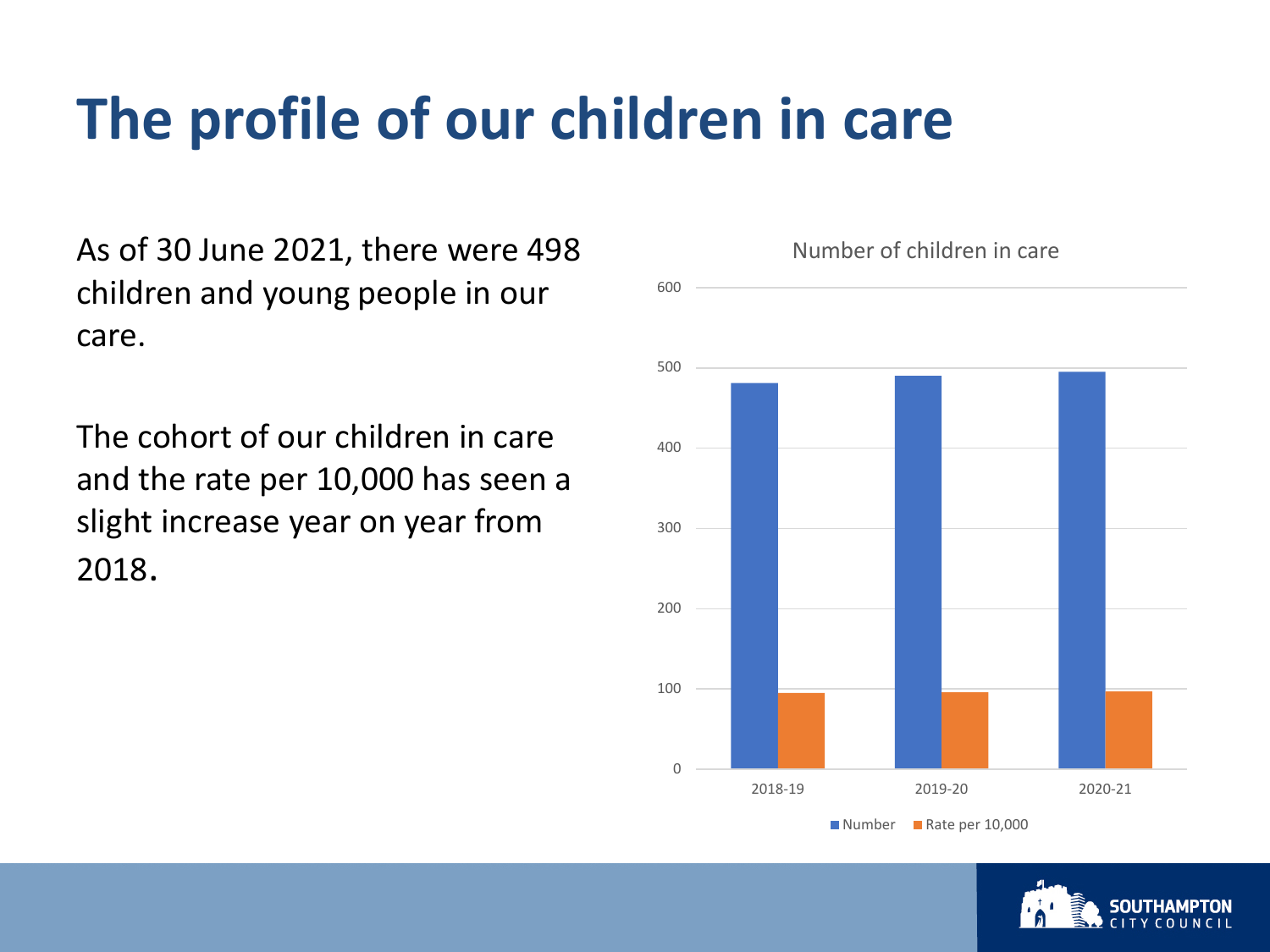

The proportion of children by each age group and gender has remained relatively unchanged over the years.

The 10-16 age group accounts for two thirds of the children in our care and males accounting for 60% of the children in our care.

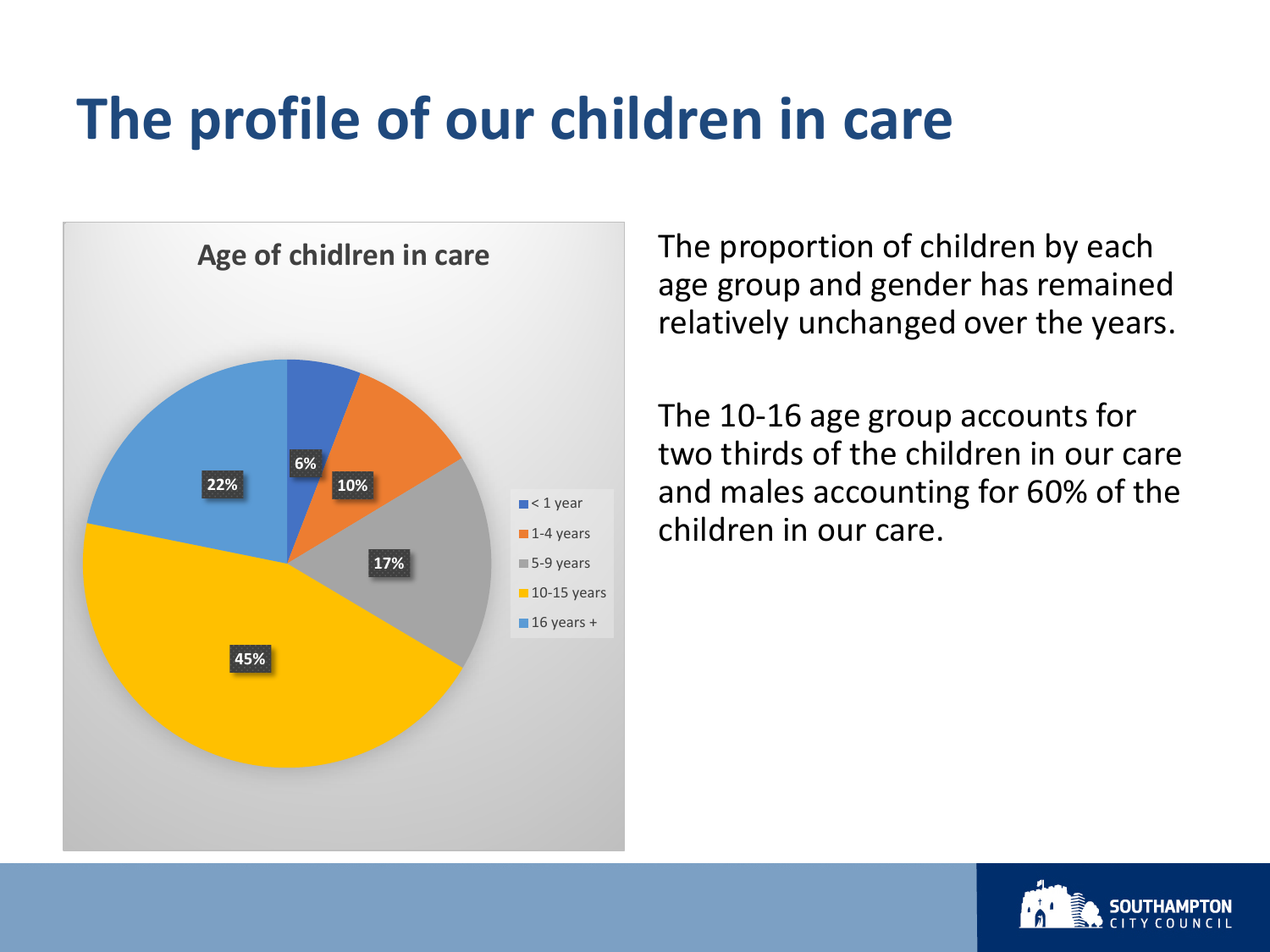Most of the children in our care, 77%, are placed with foster carers.

This is consistent with the national data for 2019-2002 with 72% of children in care placed with foster carers

#### **Placement Type**



- 
- Children's home
- Supportive accommodation
- **Placed for Adoption**
- **Placed with parents**
- **Other**

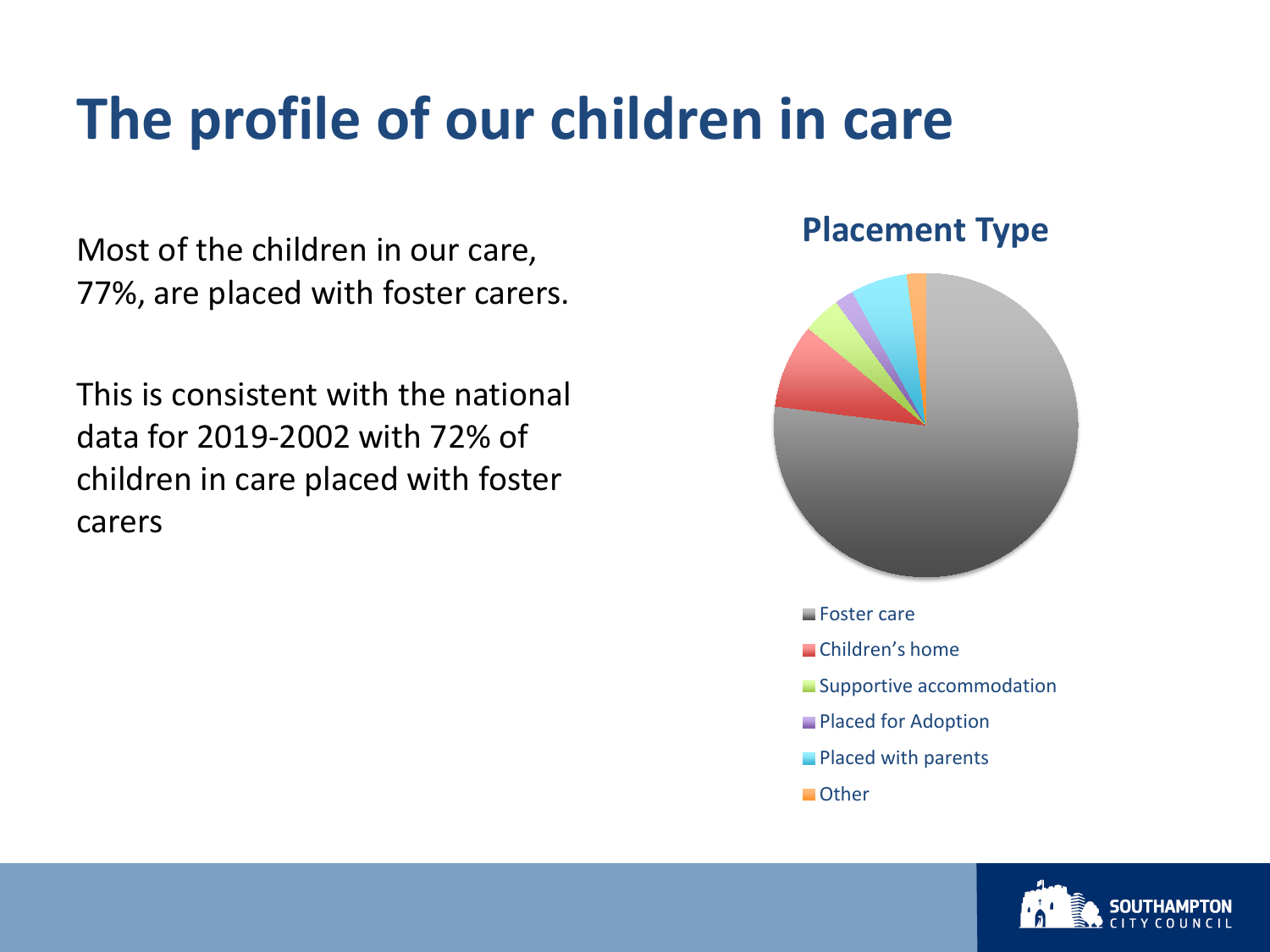The children we care for are likely to present with complex needs and behaviours given their experience of adversity and trauma that would have precipitated their becoming looked after.

In recent years, awareness of contextual safeguarding has highlighted the care and safeguarding needs of older children and young people at risk of sexual and criminal exploitation in our communities.

**Their continues to be a demand for placements providing safe secure accommodation and skilled care supported by multi-disciplinary interventions.**

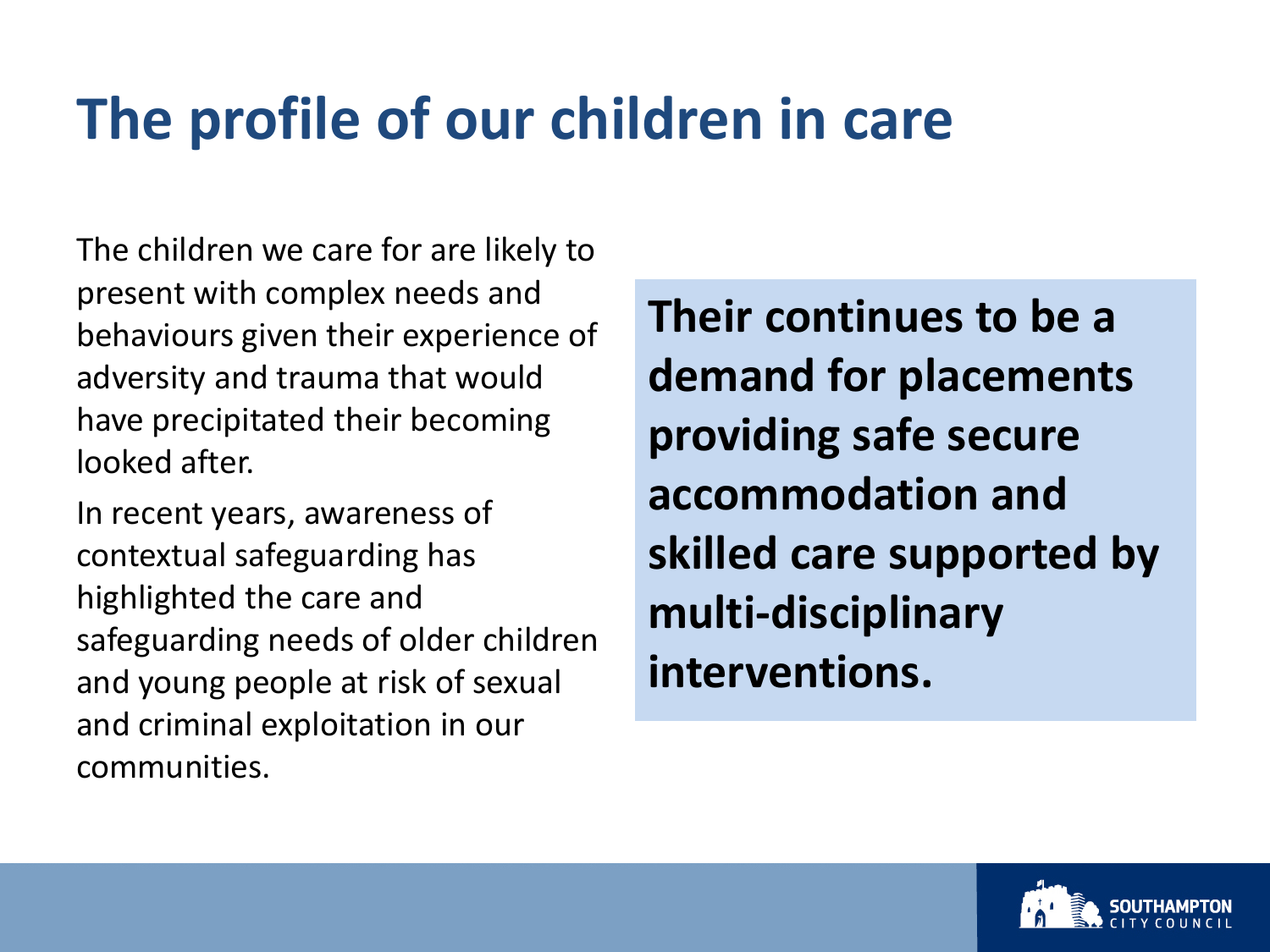## **The national picture**

- Most fostering places are approved by local authority fostering services. Local authorities reported 59% of all approved places, with 41% in Independent Fostering Agencies (IFAs).
- Over the last 6 years, the general trend is a slow increase in numbers of fostering places. There are an estimated 89,200 fostering places in England as at 31 March 2020, a small increase in approved places from 88,370 as at 31 March 2019.
- However, during 2019-2020 the net capacity increased in IFAs, but decreased in local authorities.
- The number of children's homes in England rose during 2019 to 2020. There was a 7% increase in the number of homes and a 1% increase in the number of places.

*National Statistics (2020) Main Findings: children's social care in England National Statistics (2020) Fostering in England 2019 to 2020: main findings*

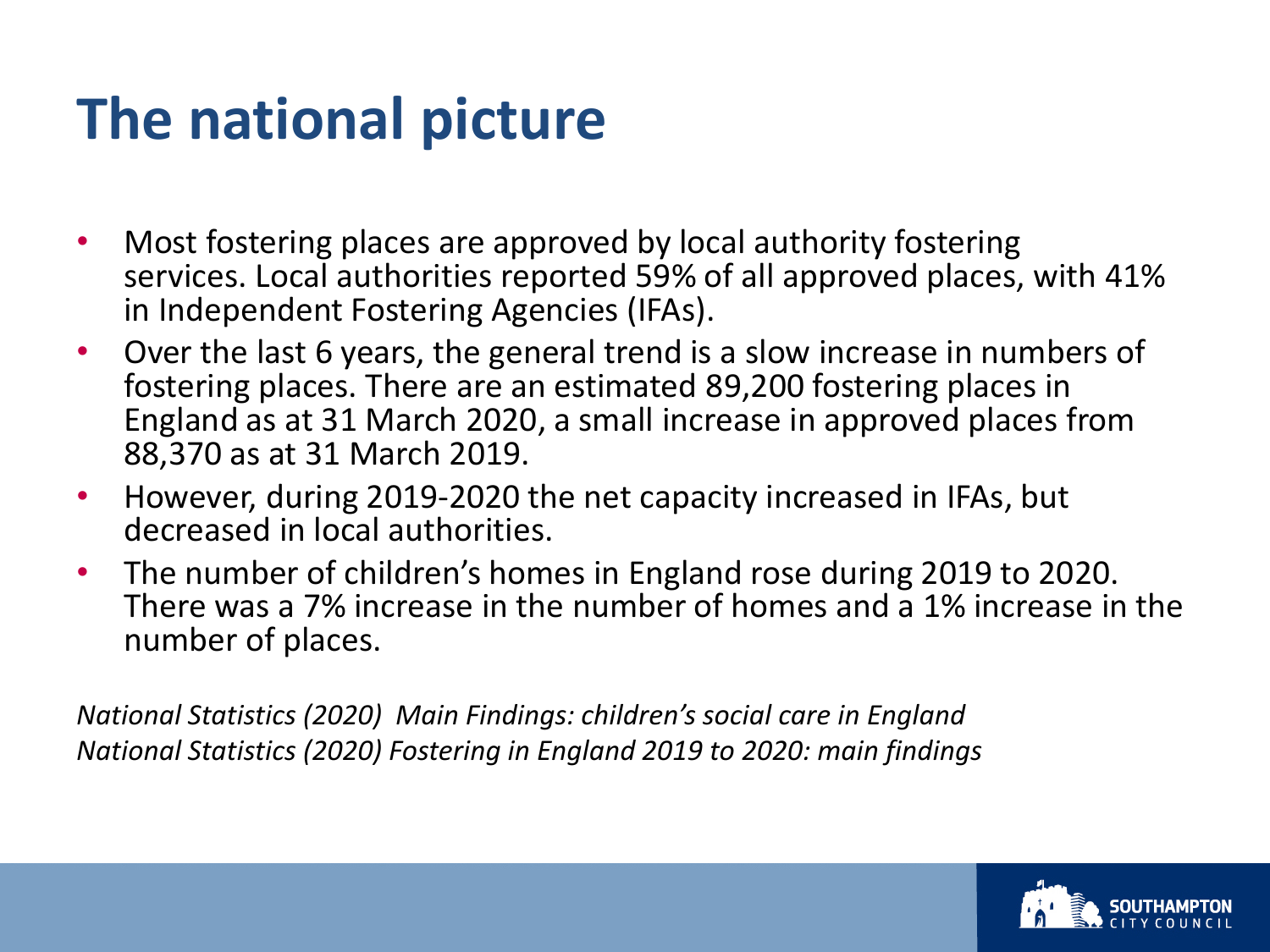## **The national picture**

Most children in care are placed within 20 miles of home; 73%.

Placements inside council boundaries accounted for 58% of all placements.

*GOV.UK (2020) Children looked after in England including adoptions*

**The independent review of children's social care has highlighted that there are not enough homes in the right places with the right support.**

**The independent Review of Children's Social Care (2021); Case for Change.** 

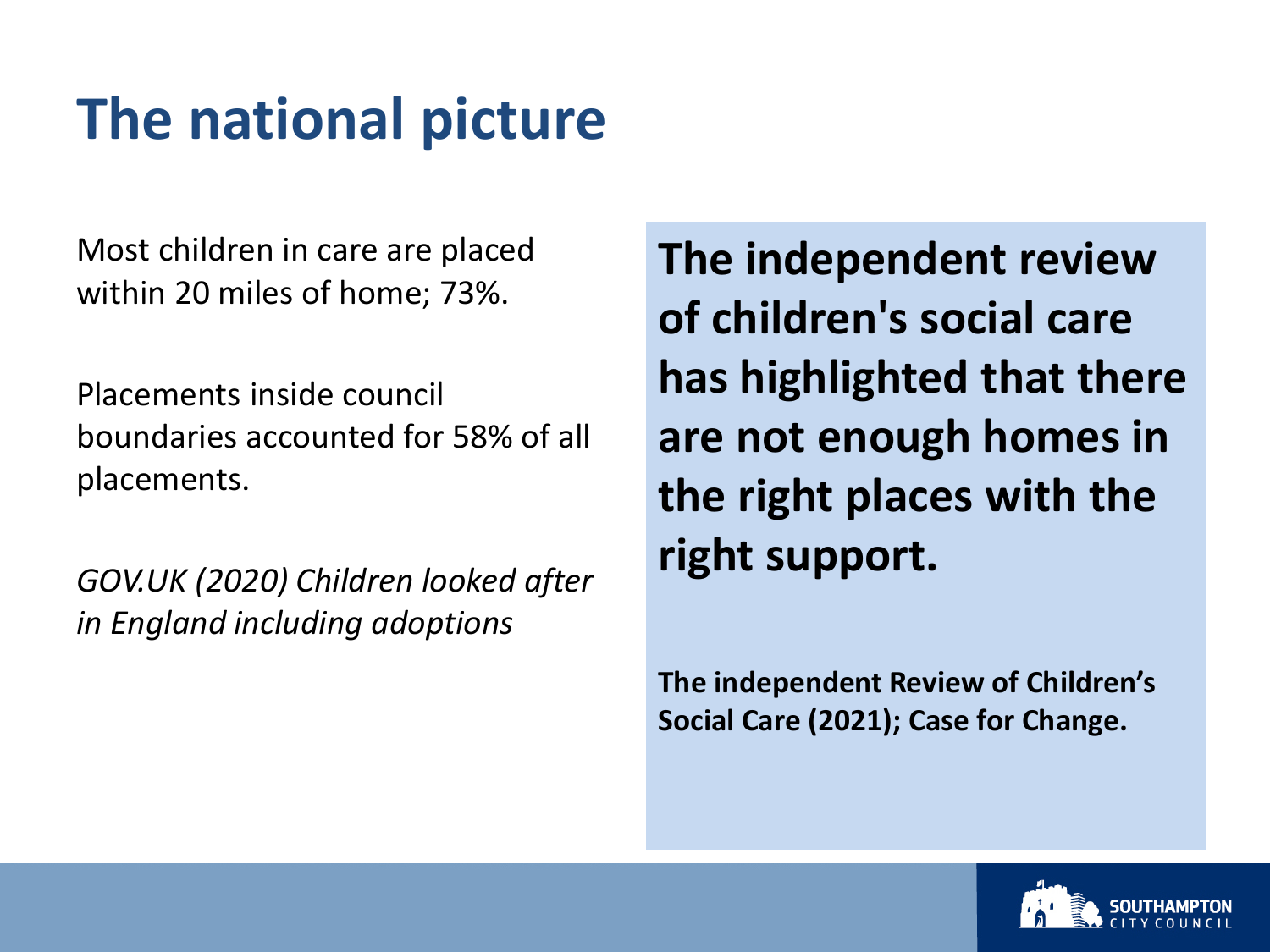## **Our Sufficiency Strategy**

Southampton City Council currently commissions/provides a wide range of options as part of ensuring that it can access the full range of provision needed to meet the varying needs of the local children and young people in its care.

The Placement Commissioning Sufficiency Statement and Strategy 2020- 2025 was presented to Cabinet in March 2020.

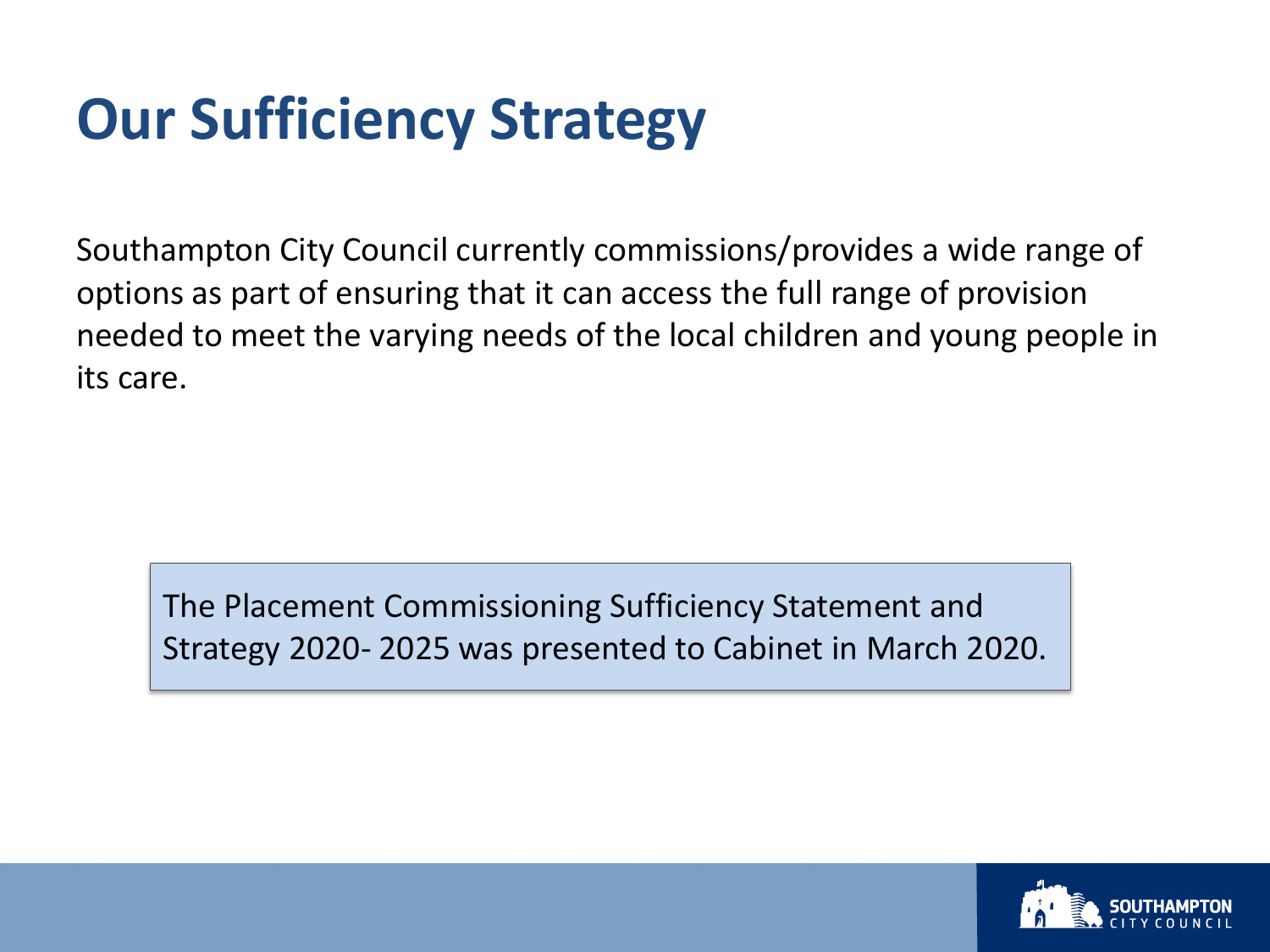## **Our Sufficiency Strategy**

| <b>Placement Type</b>      | <b>Commissioning arrangement</b>                                                                | <b>Key strategy</b>                                                                                                                                                                                                                 |
|----------------------------|-------------------------------------------------------------------------------------------------|-------------------------------------------------------------------------------------------------------------------------------------------------------------------------------------------------------------------------------------|
| <b>Foster care</b>         | In house provision by SCC.<br><b>South Central Commissioning</b><br>Framework<br>Spot purchases | <b>Fostering Recruitment</b><br>$\bullet$<br><b>Strategy 2020-2023</b><br>Specialist foster care<br>$\bullet$<br>scheme to step children<br>across from residential to<br>foster care<br>Re-procurement of the<br>contract for IFAs |
| Children's homes           | <b>South Central Commissioning</b><br>$\bullet$<br>Framework<br>Spot purchases                  | Provision of up to 3 in<br>$\bullet$<br>house children's homes                                                                                                                                                                      |
| Supported<br>accommodation | <b>South Central Commissioning</b><br>$\bullet$<br>Framework<br>Spot purchases                  | Re-procurement of the<br>$\bullet$<br>contract for IFAs                                                                                                                                                                             |
| Adoption                   | Partnership arrangement via<br>$\bullet$<br>the regional adoption agency;<br>Adopt South.       |                                                                                                                                                                                                                                     |

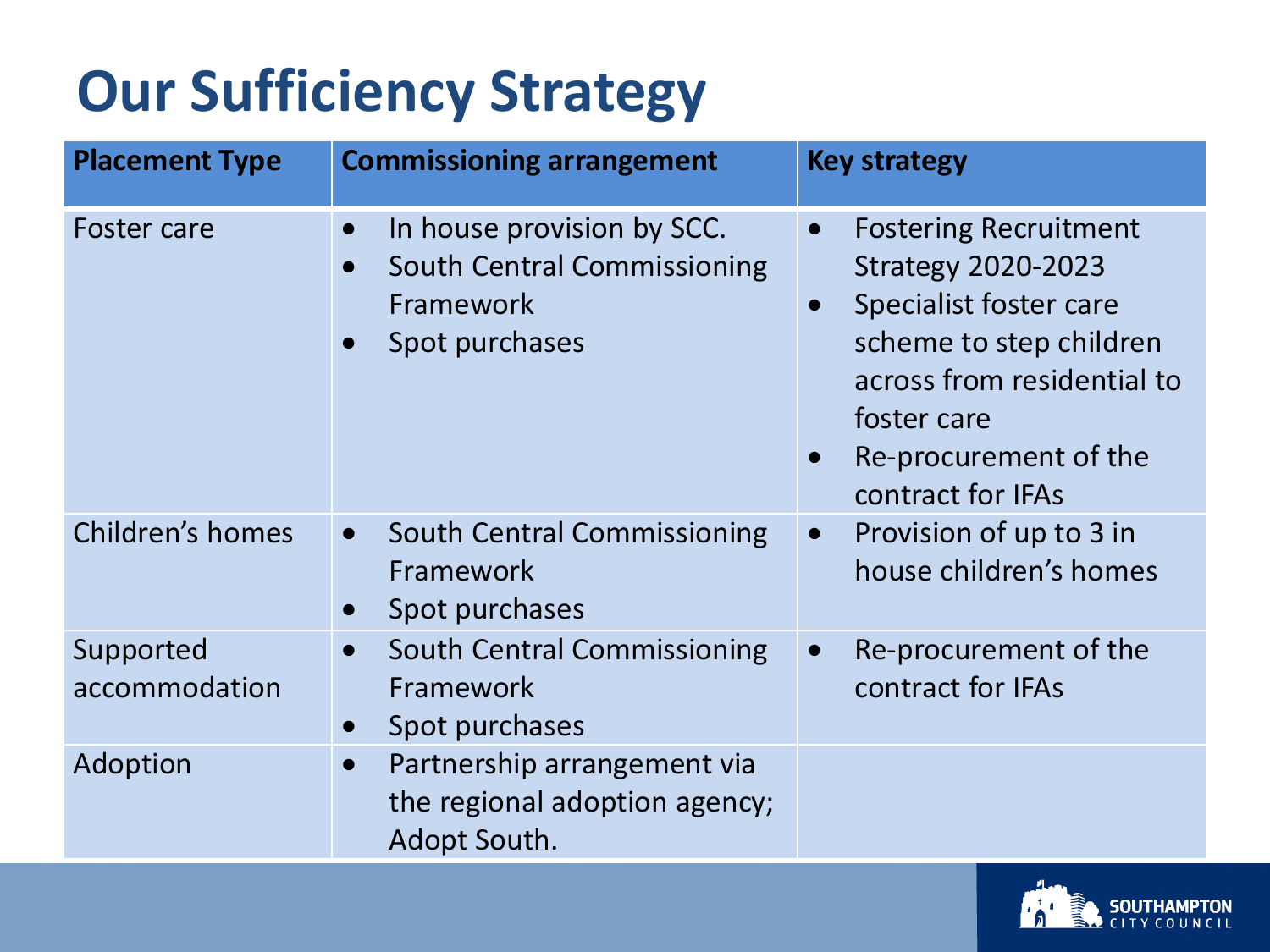### **How are we doing?**

#### **Our use of fostering and residential care**



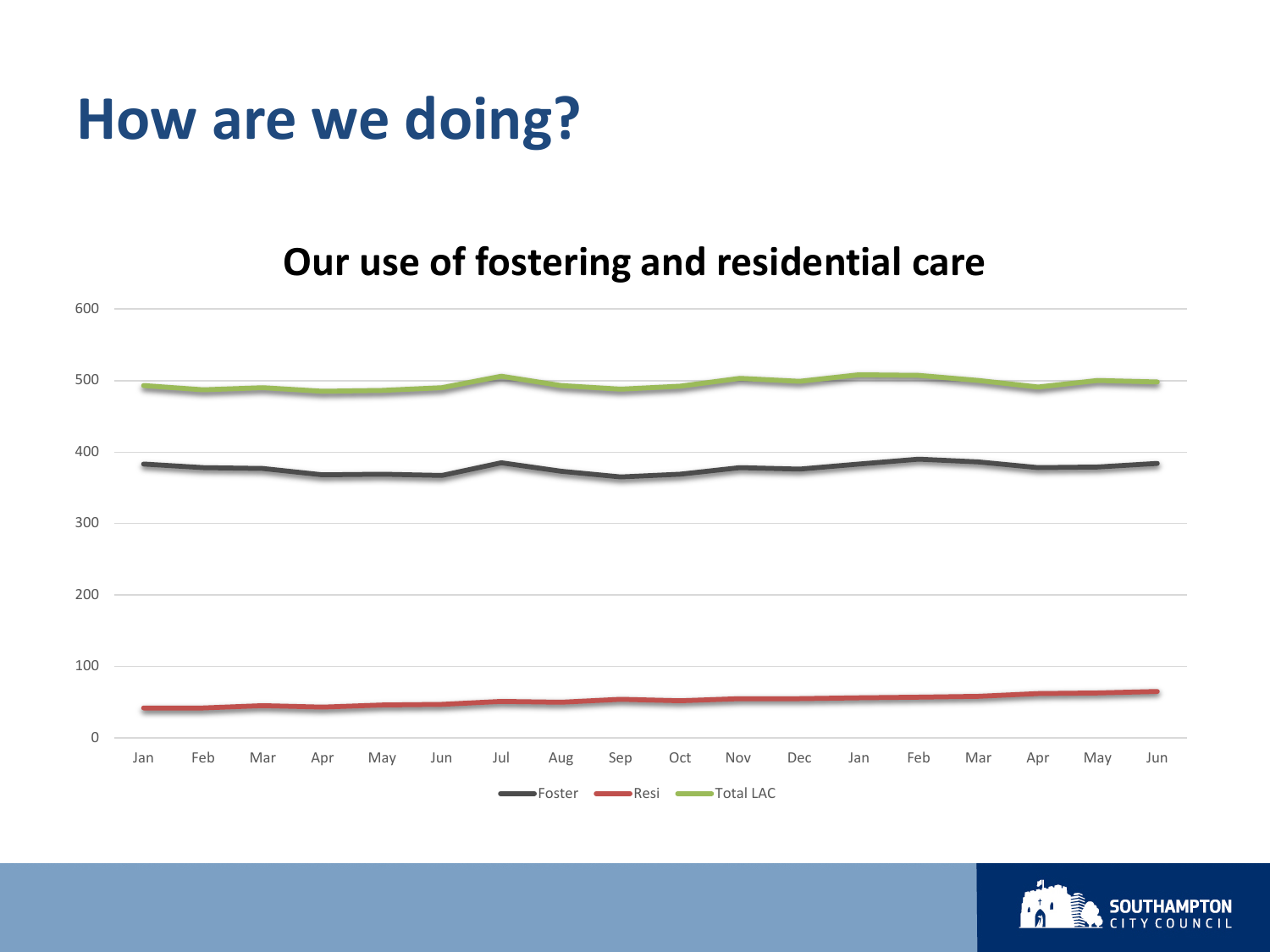### **How are we doing?**

- The use of foster care has fluctuated, mirroring fluctuations in the looked after cohort.
- There was a noted peak in July 2020 in the number of children in our care. Our in-house provision had the responsiveness and capacity to meet this demand.
- At this point 62% of our foster placements were with in house carers. Research undertaken by The South East Sector Led Improvement Programme (SESLIP) identified that the average use of IFA across the SE region was 50-60%.
- From September 2020 onwards, there is an upward trend in our looked after population this is matched by an upward trend in our use of external provision; IFAs and children's homes. This is indicative of our in house provision having reached capacity. Anecdotally, independent fostering agencies are reporting similar capacity issues.

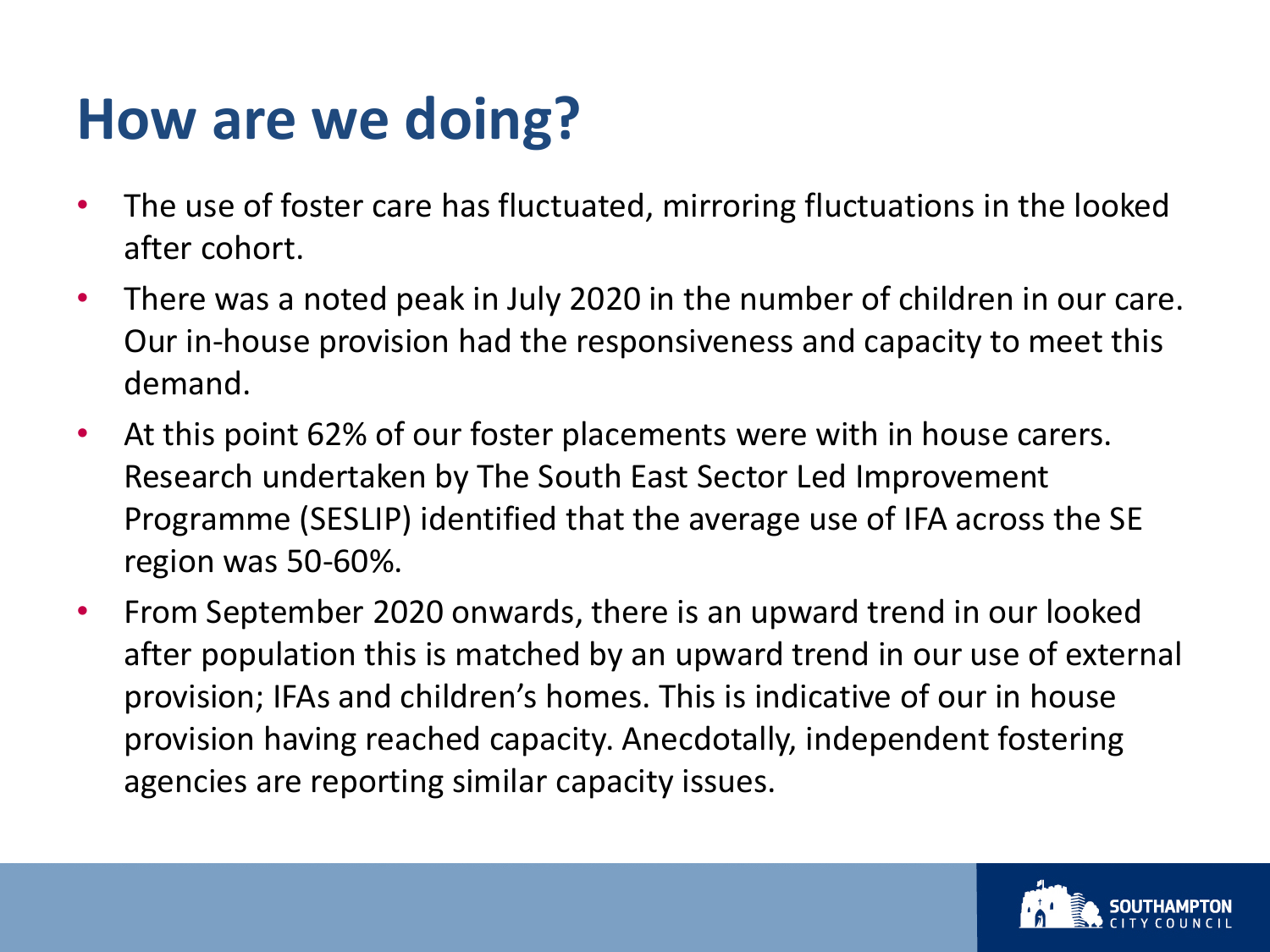### **How are we doing?**

- The use of children's homes and semi-independent accommodation has seen a steady increase since the start of the pandemic.
- Exceptionally, at the end of May 2021 three children were placed in unregistered children's homes.
- In terms of location, as of 30/6/21 35% of placements were within the city boundaries. This is below the national average of 55% (as of 31/3/20).
- The geography of the city does impact on the availability of local placements, being a small waterfront city.
- However, 73% were within 20 miles of the city boundaries which is consistent with the national average.

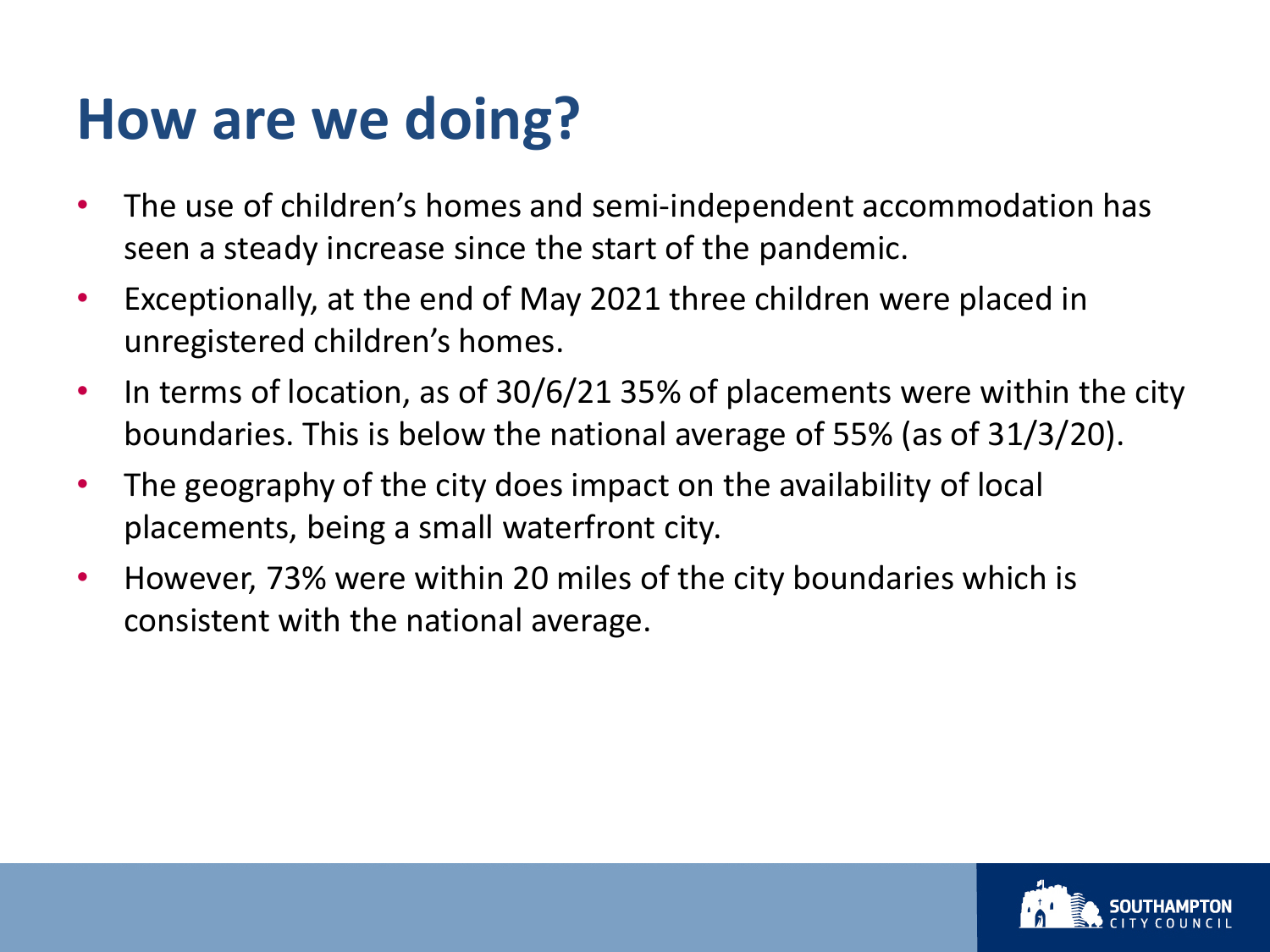## **Progress on key strategies**

#### **Fostering**

- This year 189 fostering enquiries were received, a slight decrease from the previous year.
- The pandemic had a significant impact on our recruitment activities.
- 14 mainstream foster carers were recruited this year, an increase from 10 the previous year.
- However, recruitment is not keeping pace with retention.
- The net loss for this year was 6 mainstream households. A slight improvement from last year.
- Specialist fostering scheme is actively recruiting staff and carers.

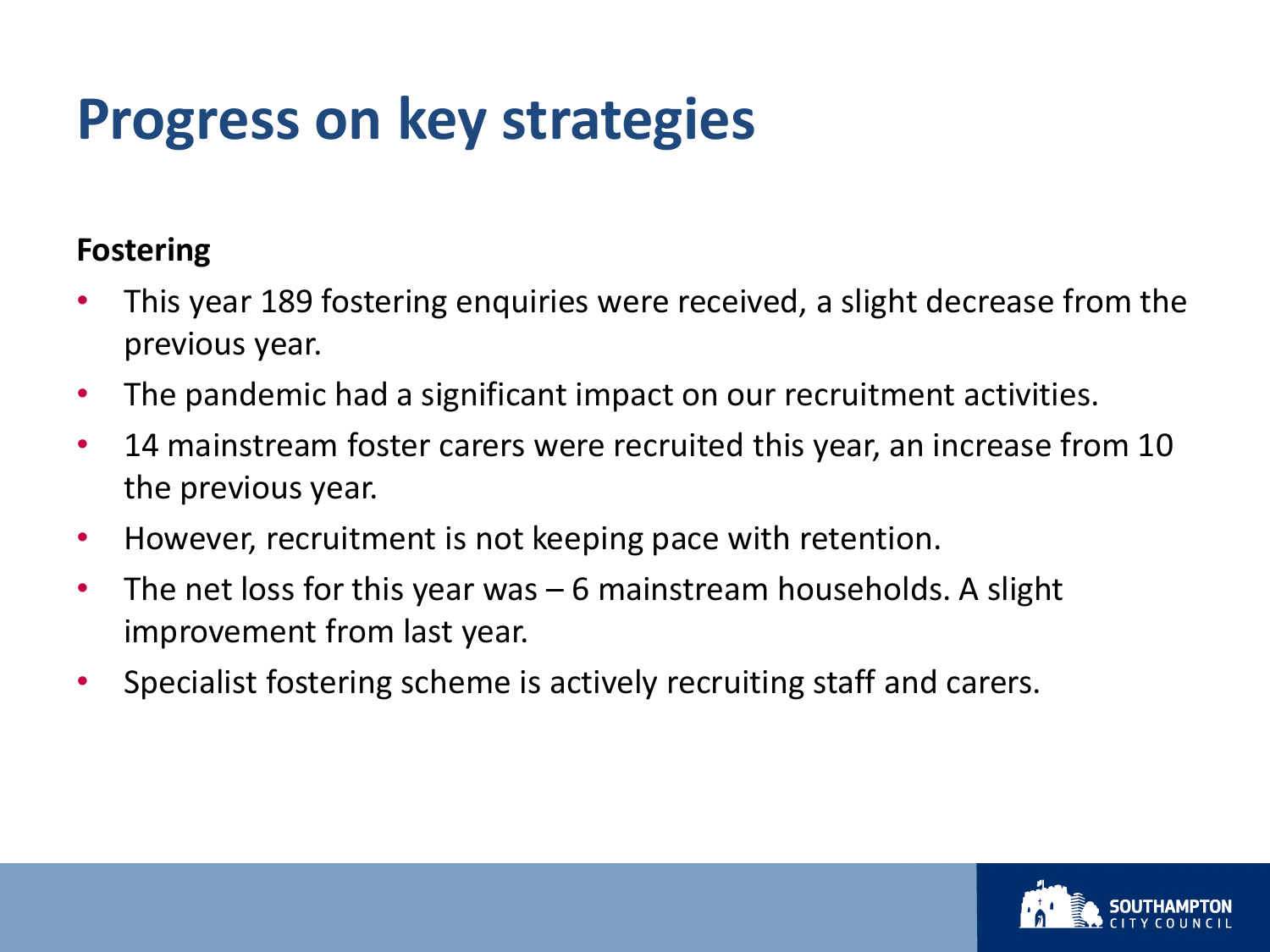## **Progress of key strategies**

#### **Local Children's Home Project**

- The property acquisition phase of the project commenced in March 2021.
- The current strategy is being review following a period of testing the open property market.

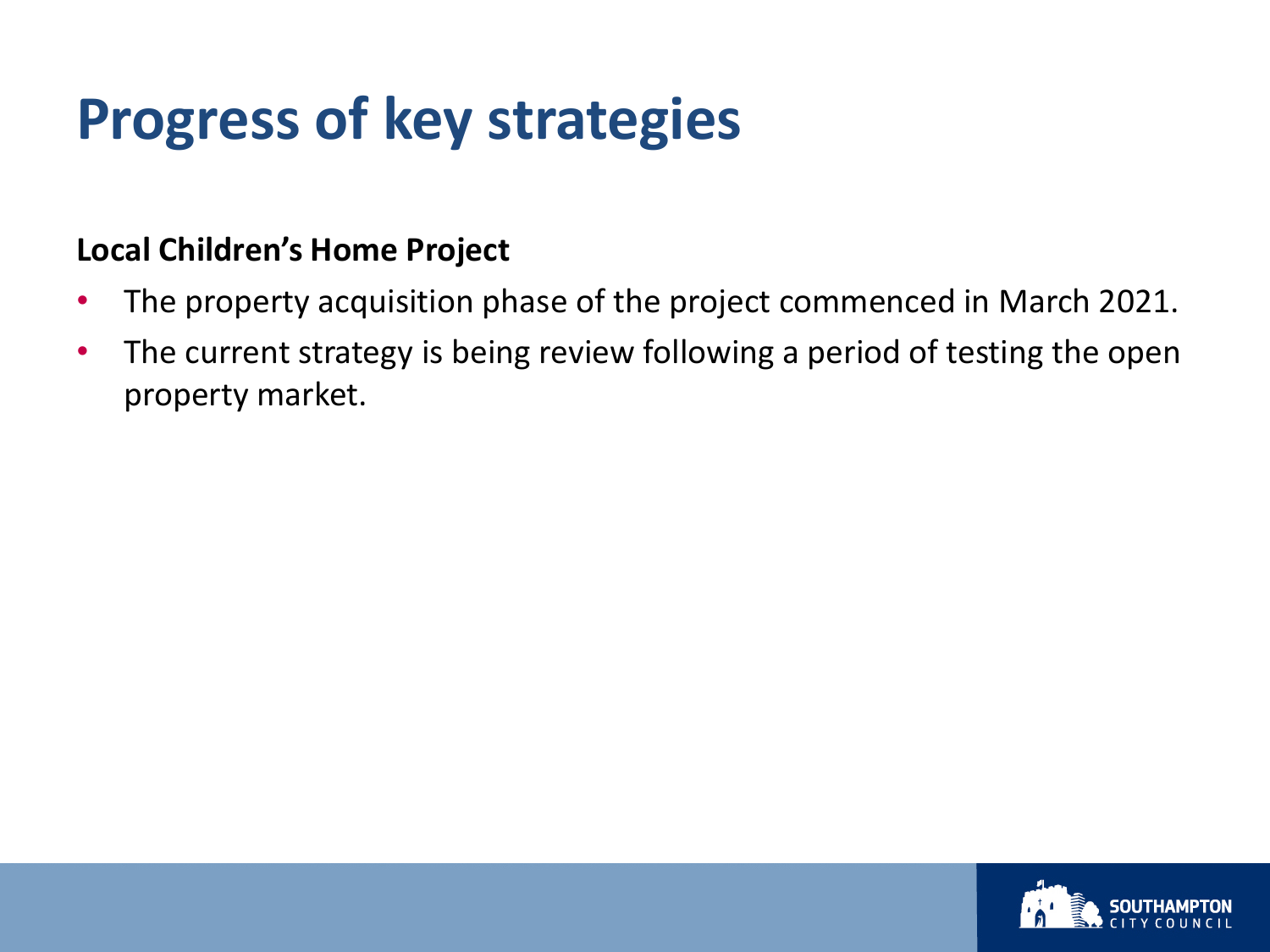# **What did Ofsted say?**

Most children who come into care are placed in suitable settings. A lack of sufficient local placements means that some matching, particularly for vulnerable adolescents, is resource-led rather than child-led, resulting in some children living in settings a long distance from Southampton.

The sufficiency of placements to meet the diverse needs of children in care remains a significant challenge

*Inspection; Nov 2019*

choice of placements for children in care is continuing but has not yet provided a sufficient variety of local options. This results in some children not being well matched to foster carers or residential

Work to increase the range and

placements that meet their needs on a sustained footing. A significant number of children are placed outside the local authority. Many children, however, do live in stable, caring foster families, and their carers reported that they had been well supported by their fostering social workers during the pandemic. *Focused visit: May 2021*

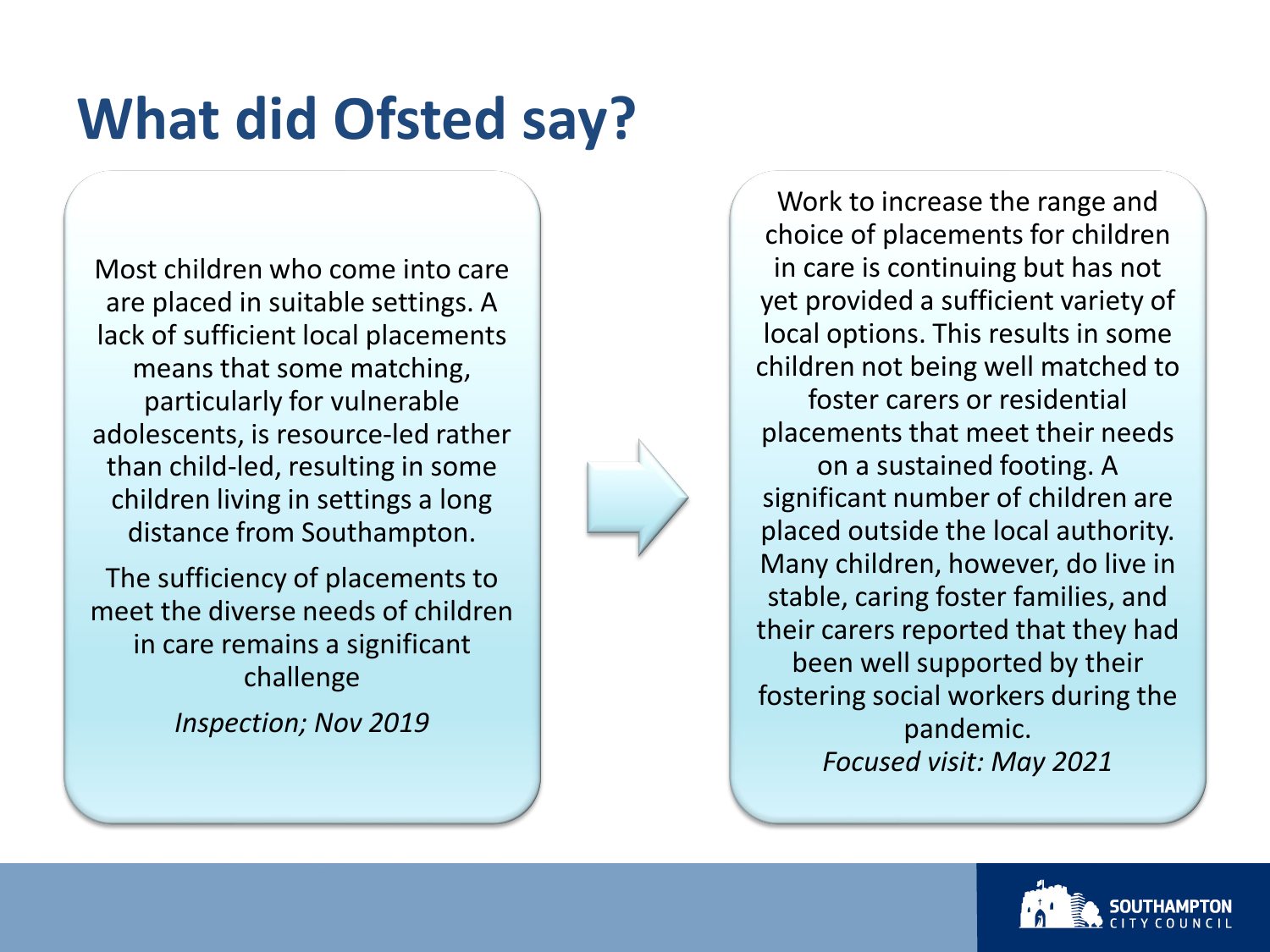### **Summary**

**The sufficiency of local placements for our children in care remains a challenge in the context of a stable cohort of looked after children and a national and local shortage of suitable placements to meet the varied and complex needs of the children we care for.**